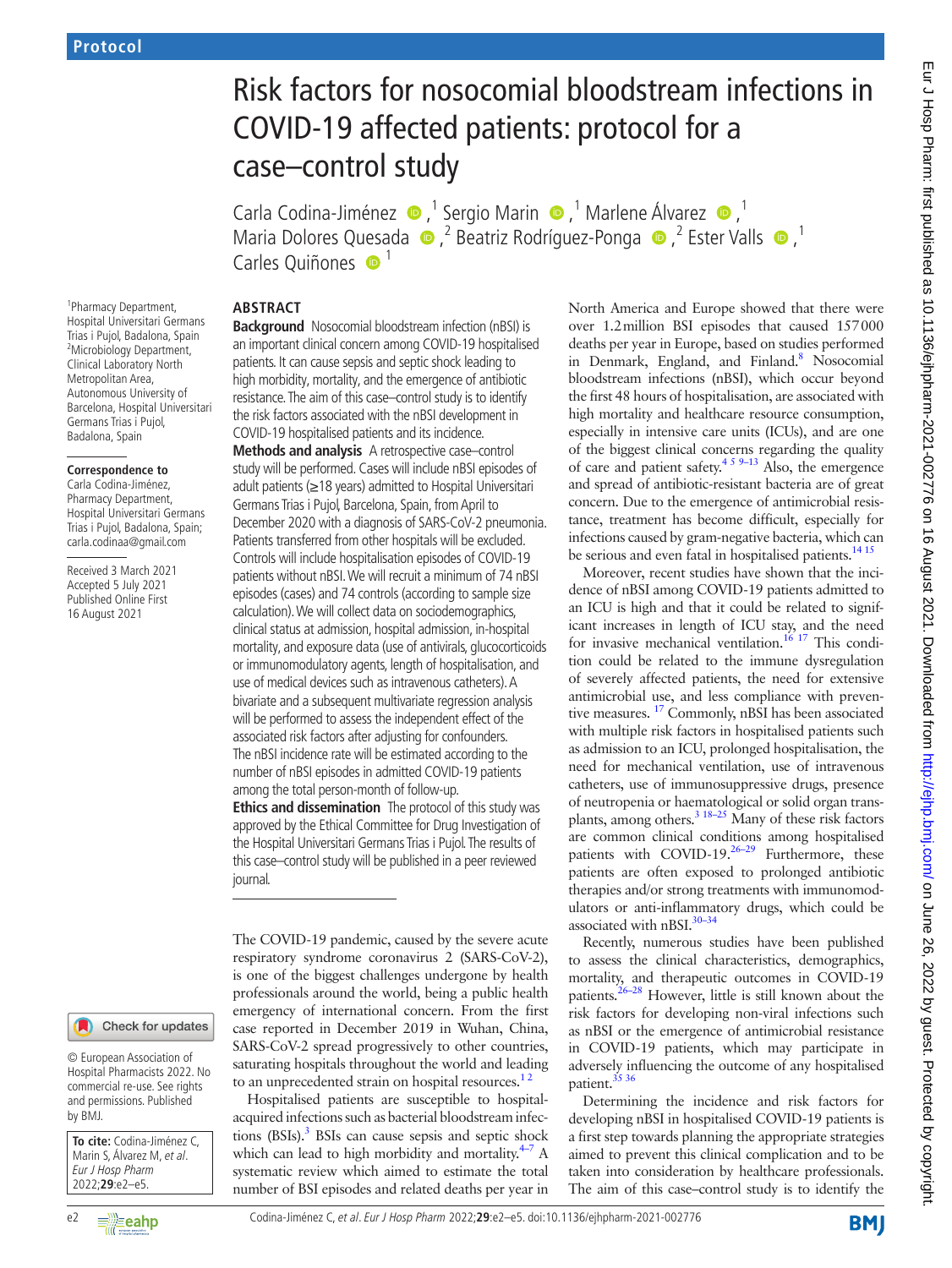risk factors associated with the development of nBSI in COVID-19 hospitalised patients and to determine its incidence.

#### **METHODS AND ANALYSIS**

A retrospective case–control study to assess the risk factors associated with the development of nBSI in COVID-19 hospitalised patients will be performed. Moreover, the incidence of nBSI among hospitalised patients with COVID-19 will be calculated.

This single centre study will be performed at Hospital Universitari Germans Trias i Pujol, a 650 bed tertiary teaching hospital near Barcelona, Spain, which assists over 800 000 inhabitants and which has provided medical assistance to >4500 COVID-19 affected patients.

#### **Study sample**

The study sample will include patients admitted to the Hospital Universitari Germans Trias i Pujol Hospital from April to December 2020 with a confirmed diagnosis of SARS-CoV-2 pneumonia. Patients will be included if they were adult patients ( $\geq$  18 years) and excluded if they were transferred from other hospitalisation centres before admission. Positive COVID-19 patients admitted to the hospital during this period were those having at least one PCR test (polymerase chain reaction) positive for SARS-CoV-2 obtained from the nasopharynx and/or oropharynx sample, or a positive antigen rapid test detection from a nasopharynx sample.

## **Case and control identification**

For cases, we will include all the nBSI episodes developed in patients complying with eligibility criteria during the period of study with a minimum of 74 episodes (according to sample size calculation).

These episodes are those in which patients presented positive blood cultures in a blood sample taken after 48 hours since hospital admission. $37$  In the case of a blood culture positive for coagulasenegative staphylococci or other common skin bacteria, the presence of another consecutive positive blood culture for the same pathogen and/or the following clinical characteristics will be necessary: fever (>37°C) and/or leukocytosis (>11×10<sup>9</sup>/L) and/or high inflammatory parameters such as C-reactive protein (CRP) (≥3mg/mL) or procalcitonin ( $\geq 0.5$  ng/mL).<sup>37–40</sup> Cases in which the patient presents more than one positive blood culture for the same microorganism, but separated by  $\geq$  30 days, will be considered independent episodes of nBSI. In the case of patients affected by polymicrobial infections, an independent episode for each isolated microorganism will also be considered.

For controls, a minimum of 74 admission episodes (the same number as the cases and according to the sample size calculation) will be randomly selected in patients with COVID-19 and without nBSI who were admitted during the same period of time, and will be matched with the cases by date of admission  $(\pm 7 \text{ days})$  to homogenise the epidemiological situation, in-hospital treatment protocol and hospital pressure.

#### **Data collection**

A database will be created to record the variables to be obtained (Microsoft Excel Software, USA, 2010). A consecutive numerical value will be assigned to each patient, and with this coding they will be entered into the database created. In this way, the information recorded will be completely anonymous and will not contain any value that allows the study participants to be identified or traceability carried out. The identity of the patients will be protected and recorded on paper and only under the custody of the main researchers and collaborators, guaranteeing the security of the data

and avoiding any undue access of third parties. The following data will be obtained and recorded in the created database.

*Demographic data and previous medical record*: age in years, gender, comorbidities (number and Charlson index), diabetes mellitus, hypertension, chronic renal failure (defined as glomerular filtration rate <60 mL/min/1.73 m<sup>2 [41](#page-3-11)</sup>), dialysis, solid cancer, haematological malignancy, neutropenia (defined as neutrophil blood count ≤1.5×10<sup>9</sup>/L<sup>42</sup>), solid organ transplants, HIV infection, liver disease (moderate to severe, including compensated or decompensated liver cirrhosis), colonisations and/or infections during the last year before hospital admission, and hospital admissions during the last year.

*Specific data of the current admission and related to the nBSI*: hospital admission date, admission units, surgeries during the current admission before nBSI, nBSI (origin, microorganism, and resistance mechanism), leucocyte blood count and CRP value (they were collected the day when the first positive blood culture was drawn), use of antibiotics before nBSI, the need for mechanical ventilation before nBSI, use of intravenous catheters before nBSI, use of interleukin-6 blockers (tocilizumab, sarilumab and siltuximab) before nBSI, antivirals against COVID-19 before nBSI, use of corticosteroids before nBSI, in-hospital mortality, and hospital discharge date.

## **Sample size and statistical analysis**

Accepting an  $\alpha$  risk of 0.05 and a  $\beta$  risk of <0.2 in a unilateral contrast, it takes a minimum of 74 cases and 74 controls to detect a minimum odds ratio of 2.5. It is assumed that the exposure rate in the control group will be 0.5. A loss to follow-up rate of 0% has been estimated. The Poisson approximation has been used.

Patients' data will be registered in an electronic database in a way that is dissociated from any information that may allow the identification of the patient for subsequent purification and statistical analysis.

The statistical plan analysis will include:

- ► Descriptive analysis of the main characteristics of the study sample through means and standard deviations for the numerical variables and percentages for the categorical variables.
- Evaluation of the homogeneity between cases and controls. The numerical variables will be compared using the Student's t-test or the Mann-Whitney test and the categorical variables using the  $\chi^2$  or Fisher's exact test.
- Bivariate evaluation of the main factors associated with nBSI will be evaluated with the same statistical tests as in the previous section. The odds ratio (OR) and its 95% confidence interval (95% CI) will be considered as a measure of association, which will be estimated using logistic regression.
- A subsequent multivariate regression analysis will be performed to assess the independent effect of the associated risk factors after adjusting for confounders.
- The incidence rate of nBSI developed during the study period and its 95%CI will be estimated according to the number of new nBSI episodes in hospitalised patients with COVID-19 divided by the total person-month of follow-up (sum of the months follow-up of all patients with COVID-19 admitted from the moment of admission to the moment of nBSI or the moment of discharge).
- ► The incidence rate of nBSI developed from April to December 2019 and its 95%CI will be estimated according to the number of new nBSI episodes in hospitalised patients divided by the total person-month of follow-up (sum of the follow-up months of all patients from the moment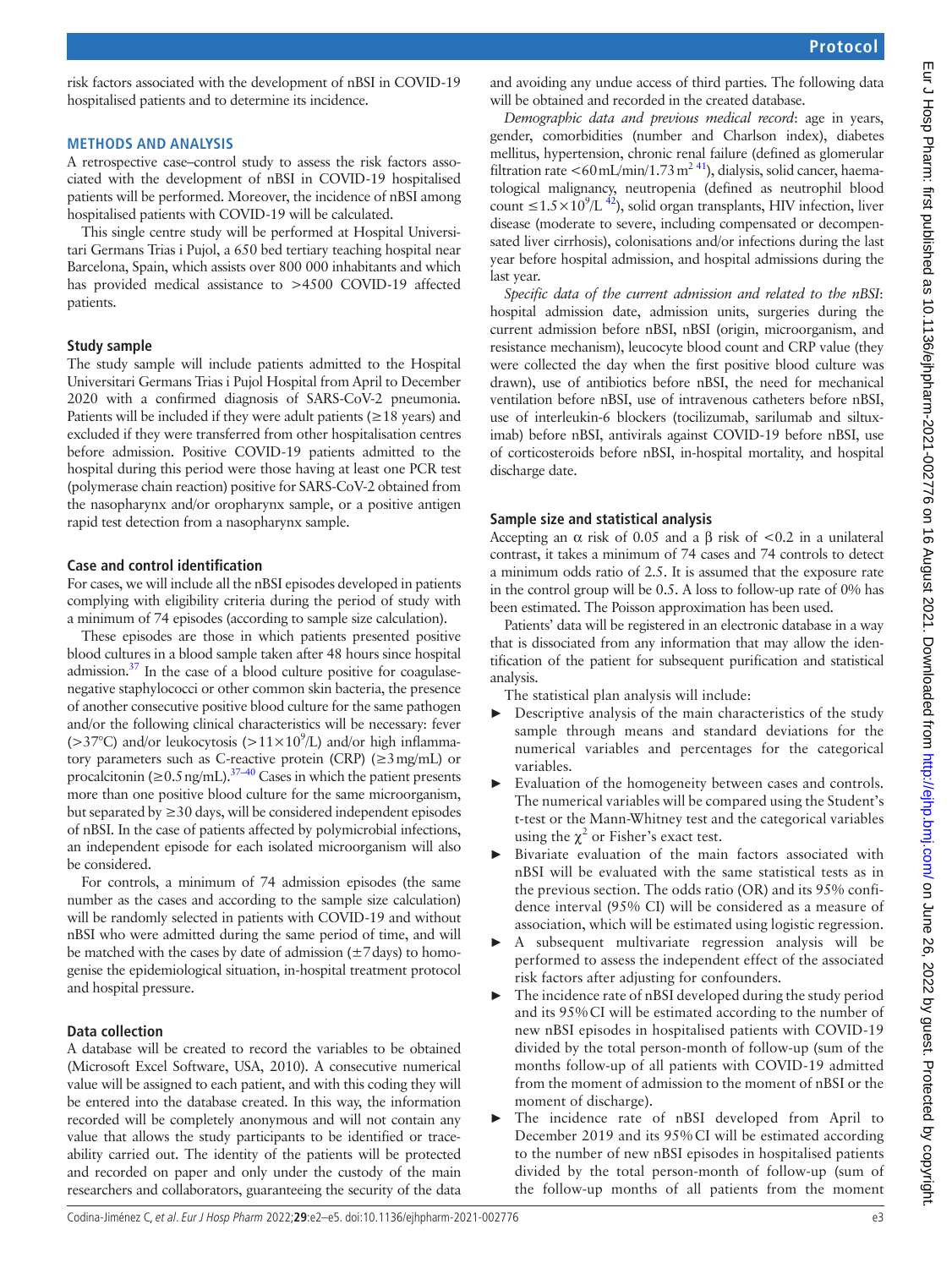of admission to the moment of nBSI or the moment of discharge), and it will be compared with the COVID-19 patients' incidence using the  $\chi^2$  test.

Analysis of nBSI-free survival in patients with COVID-19 using Kaplan-Meyer tables, comparison of survival curves between various groups or risk factors with the log rank pot, and Cox regression (bivariate and multivariate).

#### **ETHICS AND DISSEMINATION**

The results of this case–control study will be published in a peer reviewed journal. The protocol of this study was evaluated and approved by the Ethical Committee for Drug Investigation of the Hospital Universitari Germans Trias i Pujol (protocol code PI-21–047).

This project will be carried out in accordance with the basic principles of protection of the rights and dignity of the human being, as stated in the Declaration of Helsinki, and in accordance with current regulations. The General Data Protection Regulation (GDPR) of the European Union 2016/679 will be followed. The patients included in the study were not subjected to any experimental procedure.

The protocol for this case–control study is the first step towards establishing the relationship between some sanitary interventions and the occurrence of nBSI in hospitalised patients with COVID-19 disease. This research will be performed and reported following the recommendations stated in the Strengthening the Reporting of Observational Studies in Epidemiology (STROBE) statement: guidelines for reporting observational studies using the points applicable to case–control studies.<sup>43</sup>

#### **DISCUSSION**

The protocol for this case–control study is the first step to assess the risk factors involved and the incidence of nBSI in hospitalised COVID-19 affected patients. This important clinical concern has been previously addressed in some recent studies. Nevertheless, there is still some controversy in the available evidence both in the risk factors involved and in the incidence of nBSI in this population. Therefore, our purpose is to perform the first study aimed to evaluate these conditions over a longer period of time, including patients affected by two COVID-19 waves in Spain (from April to December 2020).

A retrospective single centre study performed in 226 hospitalised patients with COVID-19 in the USA showed a significantly higher rate of both bacterial (25% vs 13.1%, p=0.041) and fungal (12.7% vs 0.7%, p<0.001) infections in those patients treated with steroids. A subgroup analysis denied a significant effect of tocilizumab on the occurrence of these infections.<sup>44</sup> Similarly, a case–control study performed in 100 hospitalised patients with COVID-19 in Pakistan showed that the treatment with systemic steroids was an independent risk factor for the development of bacterial infections (OR 4.60, 95%CI 1.24 to 17.05), but this effect was not described for treatments with tocilizumab or antibiotics. $45$  Furthermore, a study performed in critically ill patients with COVID-19 in Italy showed an independent association between anti-inflammatory treatments (cause-specific hazard ratio (csHR) 1.07, 95%CI 0.38 to 3.04 for tocilizumab, csHR 3.95, 95%CI 1.20 to 13.03 for methylprednisolone, and csHR 10.69, 95%CI 2.71 to 42.17 for methylprednisolone plus tocilizumab) and the development of BSI. $35$  However, a prospective matched case–cohort study performed in France, which included patients admitted to an ICU requiring ventilation due to acute respiratory distress syndrome (235 patients with COVID-19 and 235 without) showed a significantly increased risk in those patients treated with tocilizumab or anakinra (sHR 3.20, 95%CI 1.31 to 7.81; p=0.011), but not with corticosteroids.<sup>46</sup>

Other studies dealt with this issue without assessing the effect of drugs commonly used in COVID-19 patients. A study performed in China showed that white blood cell count (>10 or  $\leq 4 \times 10^9$ /L, OR 8.38, 95%CI 1.07 to 65.55), procalcitonin (>0.1ng/mL, OR 4.92, 95%CI 1.39 to 17.33) and the presence of urinary catheterization (OR 25.38, 95%CI 5.09 to 126.53) before the infectious episode were independent risk factors for nosocomial bacterial infections in patients with COVID-19, after adjusting for age and use of a ventilator and venous catheterization.<sup>47</sup> Another study performed in 227 hospitalised patients with COVID-19 in Copenhagen showed that lower peripheral oxygen saturation, oxygen supplementation or mechanical ventilation, lower lymphocyte count, and elevated plasma lactate dehydrogenase and CRP were associated with the BSI development.<sup>34</sup>

The incidence of nBSI in COVID-19 affected patients has also been assessed in some studies showing a high variability that depended on the context and the methodology used. A study conducted in Italy on 89 COVID-19-affected patients admitted to the ICU showed a high frequency of BSI (60 affected patients, 67.4%). Moreover, significantly higher frequencies were reported in the period between 21 February 2020 and 30 April 2020 (87/1000 days of ICU stay, 95%CI 67 to 112) than that during the same period in 2018 (24/1000 days of ICU stay, 95%CI 11 to 54) or 2019 (19/1000 days of ICU stay, 95%CI 8 to 45; p<0.001).<sup>16</sup> Similarly, another study performed in Italy found that from 57 COVID-19 patients admitted to an ICU, BSI occurred in 49% of them with an incidence rate of 373 per 10000 patient-days.<sup>17</sup> However, a study performed in Sweden detected a clinically relevant microbial growth in blood cultures in 6.5% of COVID-19-affected patients, which was significantly lower compared with 10.8% in the 2020 control group without COVID-19 (p<0.0001) and 10.4% in the 2019 control group without COVID-19 ( $p < 0.0001$ ).<sup>48</sup> These data coincide with a study conducted in the USA which found that the blood culture positivity rate was significantly lower for patients who tested positive for SARS-CoV-2 when compared with those who did not and to those who were not tested (3.8%, 8.0% and 7.1%, respectively;  $p < 0.001$ ).<sup>49</sup>

A rapid systematic review of 24 studies (3338 hospitalised paediatric and adult COVID-19 affected patients), that aimed to assess the available literature on the prevalence of bacterial infections in COVID-19 affected patients, showed that 3.5% (95% CI 0.4% to 6.7%) and 14.3% (95% CI 9.6% to 18.9%) of these patients suffered a bacterial co-infection or secondary infection, respectively, and that this was more common in those patients who were critically ill (8.1%, 95%CI 2.3% to 13.8%).<sup>50</sup> A systematic review and meta-analysis of 30 studies performed by Lansbury *et al* showed that 7% (95% CI 3% to 12%, n=2183, data from 18 studies and 19 datasets) of COVID-19 hospitalised patients had laboratoryconfirmed bacterial co-infections.<sup>51</sup>

The evidence presented to date is inconclusive since different risk factors and different effects of the drugs used to treat COVID-19 on the presence of nBSI have been described. This study will be of interest to know in-depth what the reality has been in our surrounding area, a teaching university hospital with over 650 beds near Barcelona (900 beds during the COVID-19 pandemic), which has given medical attention to more than 4500 COVID-19 affected patients.

**Acknowledgements** The authors thank Dr Pere Clavé MD, PhD from the Gastrointestinal Physiology Laboratory of Mataró Hospital, and Dr Mateu Serra-Prat MD, PhD from the Research Unit of Mataró Hospital for their assistance with the performance of this protocol.

**Contributors** CC is the guarantor for the study. She also wrote the first draft of this manuscript. All authors participated in developing the methodology of this work.